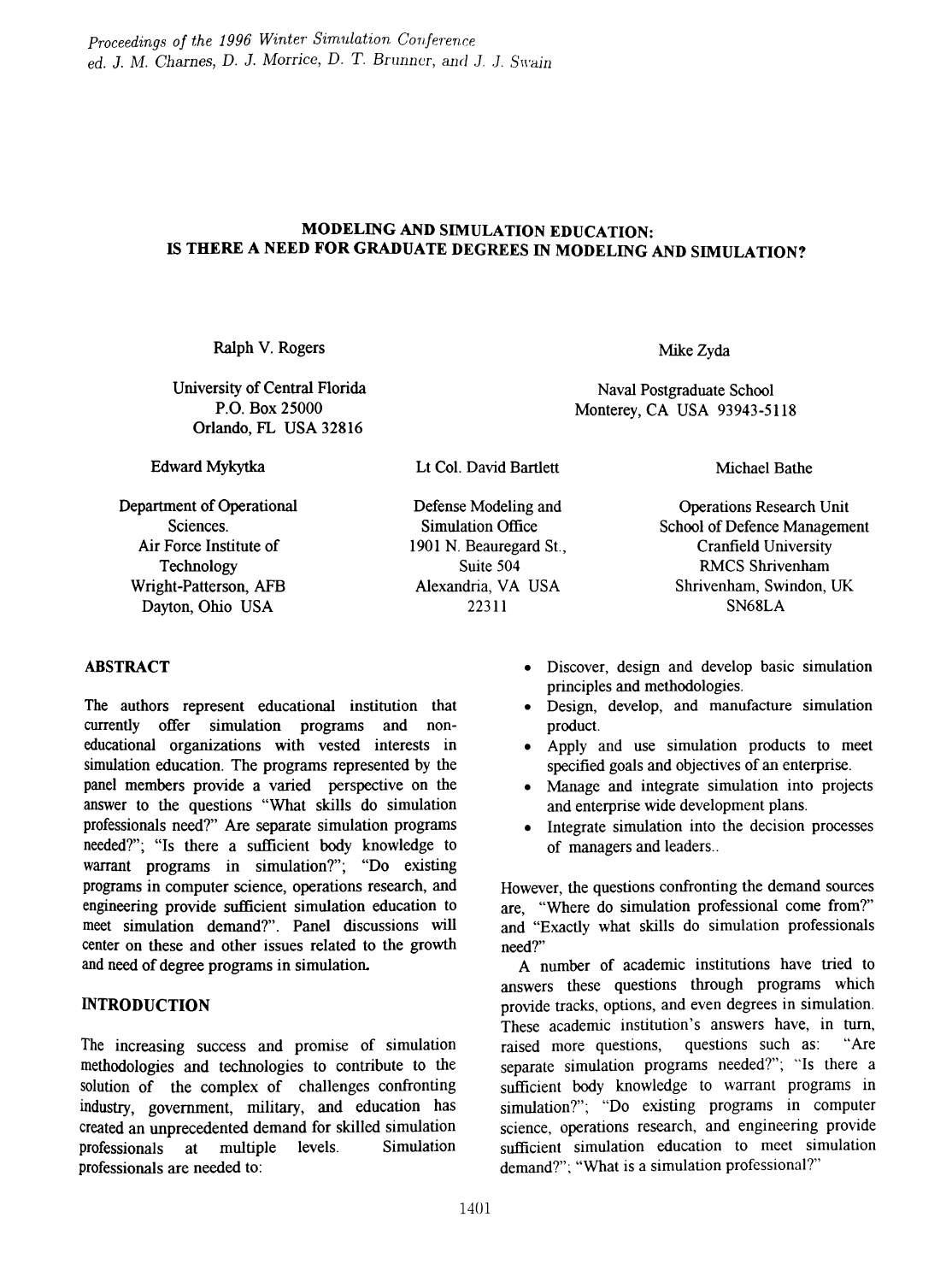## BACKGROUND

Simulation is ubiquitous in today's leading-edge concepts and applications in entertainment, training, design, planning, and decision making. Current realities include virtual environments where soldiers conduct exercises with teams around the world without leaving their home base. No new auto assembly line or microchip fabrication facility would be built today without extensive simulation of every aspect of the proposed operation. In the development of new aircraft, parts are tested for form, fit, and function in a simulation before they are turned over to manufacturing to build. Simply, simulation reduces risk in endeavors where failure cannot be afforded even once. For better or worse, in today's competitive and dynamic environment, the number of failures an enterprise can or will accept is dropping and, in the process, creating an increasing demand for simulation products and services.

The U.S. Military alone has committed tens of billions of dollar to simulation and simulation based technologies and processes over the last decade. Further, simulation is one of few areas of DoD's budget which has been increasing over the last few years. The May 1996 issue of*Industrial Engineering Solutions* provided a buyer's guide for simulation software targeted to manufacturing and service organizations that identified 30 companies selling simulation software. The combined sales of these companies are in the hundreds of millions of dollars. The Winter Simulation Conference's growth from a few hundred attendees a decade ago to close to a 1000 attendees today reflects the increasing interest and importance of simulation to a variety of segments of the world economy. While these anecdotal stories do not tell the full story, the simulation industry is clearly an integral and critical part the world's military and industrial base. Further, the simulation industry represent a significant economic force in itself through its direct employment of tens of thousands if not hundreds of thousands of people.

Given the importance of simulation both as a fundamental tools for enterprise operations and as a significant economic segment of the economy, it is surprising simulation exposure in most formal education programs has been through adjunctive or elective courses and projects. Few formal programs exists which purport to emphasize simulation or integrate it thoroughly in the philosophy of the curriculum. Those that do claim a simulation emphasis have only begun to do so in recent years.

Today's simulation professionals are typically a product of the equivalent of a high-tech apprenticeship and on-the-job training. Simulationist have typically evolved under the mentoring/apprenticeship of others

such as a university researcher or organizational leader or simply by successfully responding to pressures of competition and opportunity. While the simulationist's education has typically been grounded in traditional science and engineering degrees, their breadth and depth of simulation knowledge has come primarily through direct trial and error empiricism or through a corporate oral tradition of lessons learned. Not surprisingly, this hap-hazard approach has led to what Dr. Anita Jones, Director of Defense Research and Engineering an the U.S. Department of Defense, refers to as "...a lack of a gene pool [in simulation]".

Whether there is a true lack of professionals in simulation or merely a lack correct classification of professionals can surely be debated. However, simulation is an important and growing industry and industry and government perceive a shortage of qualified and educated simulation personnel. What is not clear is what the market expects from academia in simulation education.

The educational institutions represented in this panel are pursuing educational strategies to meet the perceived needs and markets for advanced education in modeling and simulation. The following provides an indication of the academic discipline base, the philosophy and directions of their efforts. The panel hopes this sessions is the begining of sustain dialogue on need, merits, and directions of simulation education.

### AIR FORCE INSTITUTE OF TECHNOLOGY

The Department of Operational Sciences at the Air Force Institute of Technology (AFIT) offers M.S. degrees in both Operations Research and Operational Analysis and the Ph.D. degree in Operations Research. The program offers a specific concentration in modeling and simulation (M&S). The purpose of these programs is to educate Air Force officers and both Department of Defense (DoD) and non-DoD civilians in the theory and practice of operations research, with special emphasis on their application to defense-related problem solving and decision making.

The M.S. program in Operational Analysis is designed to prepare military officers with operational backgrounds to conduct analyses of military forces. It provides its students with a broad exposure to operations research techniques along with coursework that relates specifically to operational Air Force (AF) issues. Graduates of this program among the premier analysts in the AF and are capable of mathematically modeling and simulating various operational situations, including war or peace-time scenarios. Research conducted by these students has examined force-structure tradeoffs,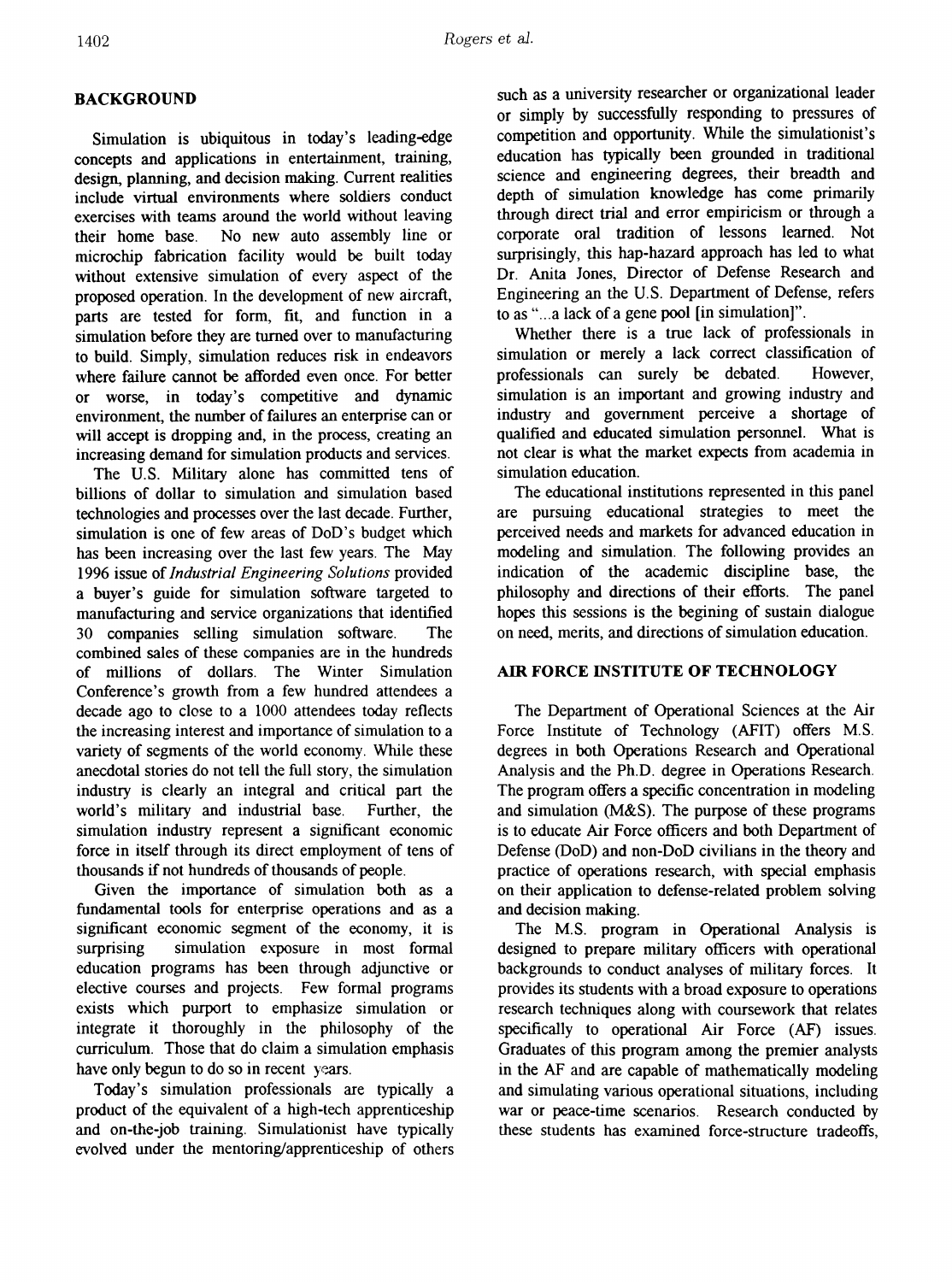force employment, campaign planning, and engagement modeling.

The graduate programs in Operations Research are designed to provide mission-ready, advanced-degreed officers and civilians with more specific exposure to operations research techniques that support both AF Force and DoD M&S initiatives. Graduates of this program are typically assigned to analysis groups at the Pentagon, major command headquarters, AF product centers, and other DoD agencies. Research conducted by these students has supported resource allocation, cost and operational effectiveness analyses, test and evaluation, and logistics. Many students in this program also tailor their programs to provide a concentration in modeling and simulation.

The department also houses AFIT's Center for Modeling, Simulation, and Analysis which provides the resources necessary for research and consulting activities in all areas of M&S. The Center is AFIT's focal point for modeling, simulation, and analysis and, like the department, actively supports the Air Force's new vector in modeling and simulation. It provides a broad range of faculty expertise that crosses traditional department boundaries and fosters research and consulting efforts in M&S that enable the Air Force to more fully develop and exploit its joint warfighting capability.

### NAVAL POSTGRADUATE SCHOOL

The proposed Modeling, Virtual Environments and Simulation (MOVES) Curriculum of the Naval Postgraduate School provides the MS and Ph.D. students both fundamental and specialized courses in applied computer simulation technology and the application of quantitative analyses to human-computer interaction in simulation technology. The MS program is a two year, eight quarter program whose core covers the fundamentals of computer science and humancomputer interaction. These topics include objectoriented programming, artificial intelligence, software methodology, computer communications and networks, computer graphics, virtual worlds and simulation systems, probability, statistics, stochastic modeling, data analysis, and human performance evaluation.

Specialization by the MS student is accomplished by choosing a track and completing a sequence of courses providing depth in the selected area. There are two tracks that support the curriculum's research efforts, the Visual Simulation Track and the Human-Computer Interaction Track.

Once the MOVES Curriculum core courses have been taken and while the specialization courses are underway, the final step in the MS degree is the completion of a written thesis. This thesis is usually conducted on a research problem specified by a thesis advisor attached to a MOVES associated laboratory. Current laboratories working with the MOVES Curriculum are the NPSNET Research Group, a leading developer of networked, large-scale virtual environments, and the Information Infrastructure Research Group (IIRG), whose focus is on advanced network issues such as asynchronous transfer mode (ATM), multicast backbone (MBONE) and intemetworking regional research institutions.

The Laboratory for Human Interaction in the Virtual Environment (HIVE Lab), a part of the Naval Postgraduate School's Computer Science Department, is the premier site for the study of insertion of humans into virtual environments. The HIVE lab is an off-shoot of the NPSNET Research Group - a leading developer of real-time, interactive 3D networked virtual worlds for the combat simulation arena. In recent years, this experience has been utilized to create human-centered training systems in the NPSNET virtual environment (VE); systems to provide shipboard Officer-of-the-Deck (OOD) training, shipboard walkthrough and damage control training, submarine operations training, and naval Anti-Submarine Warfare (ASW) helicopter flight training.

This work is now being expanded for placing humans in the VE in order to deliver more advanced interactive training and analysis systems. The design of human based simulation systems is an interactive process. Work initially focuses on the detailed analysis of the user requirements for these systems. It is then decided what can be accomplished within the present limits of simulation technology. Prototyping of the desired features is done using a variety of tools in order to facilitate analysis of the system components and to allow for user testing. This process is repeated in order to allow for modification of the deployed systems based on previous learning.

Areas of Human Study: development and promotion of standards, user-eentered design issues, development and evaluation of tools, CBone and vrtp integration, development of training systems, definition of hardware requirements, development of software architectures, development of network architecture, advancement of DIS and HLA standards, and analysis of existing software.

## CRANFIELD UNIVERSITY AT THE ROYAL MILITARY COLLEGE OF SCIENCE

The Cranfield University at Royal Military College of Science's (RMCS) MSc program in Defence Modeling and Simulation aims to explain the main principles of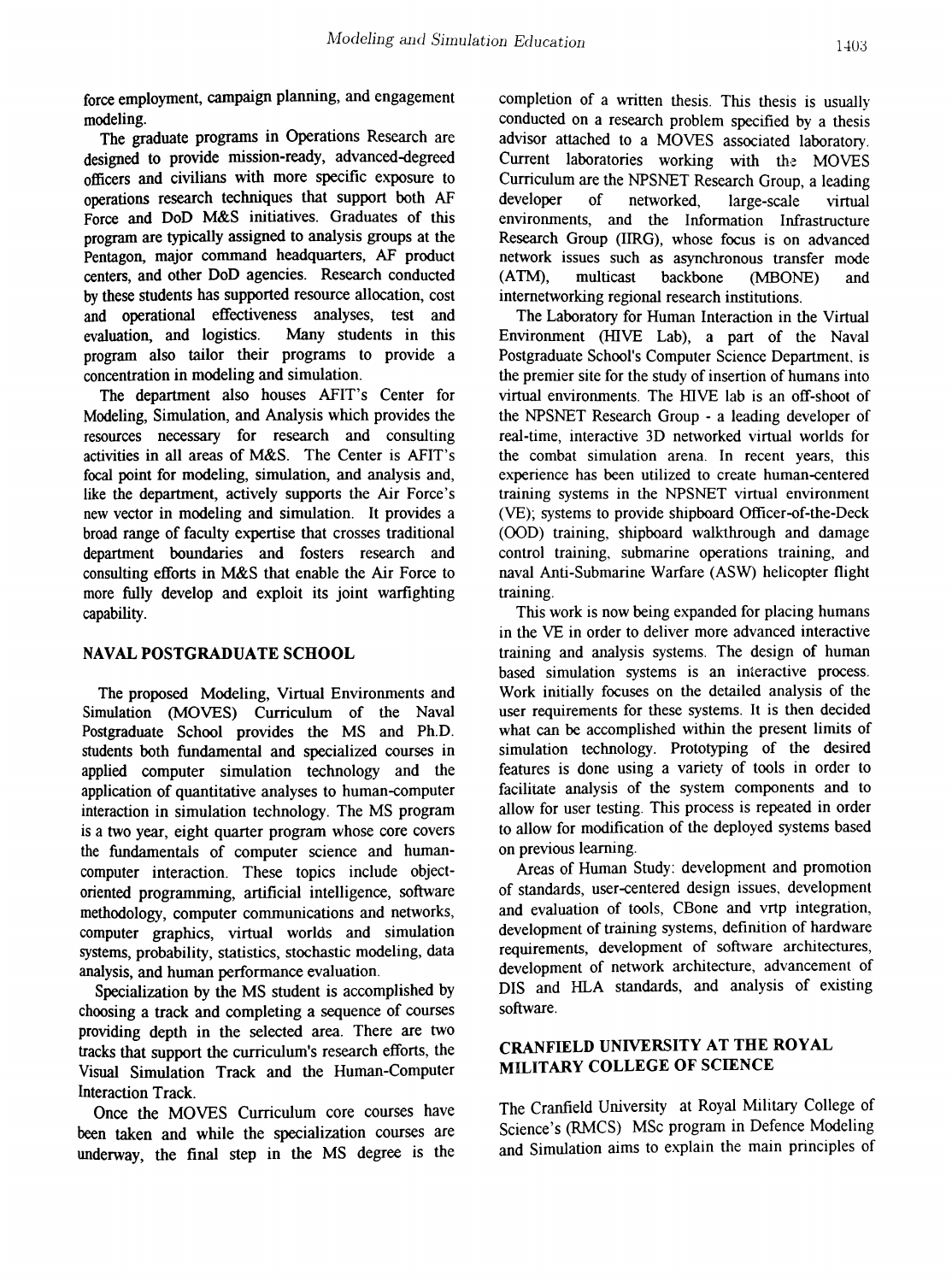hardware and software, including the underlying models, used in creating a synthetic battlefield and to consider the issues associated with procuring, using and managing such facilities for the training, testing, and assessment of military forces and equipment. The program provides opportunities for the modeling and simulation of specific systems and practical experience with relevant computer software; lectures, seminars, worked examples and visiting speakers are used as necessary. Modules in the program include: Foundations of Modeling and Simulation, War Gaming and Combat Modeling, Reusable Software, Computer Graphics, Expert Systems, Neural Networks, Parallel Processing, Systems Dynamics, and Modeling and Simulation in Engineering Systems. The RMCS has seen a major investment in simulation by the Royal Ministry of Defence in the setting up of the Simulation and Synthetic Environment Laboratory and the sponsorship of the one week Introduction to Defence Simulation course.

The MSc program in Defence Modeling and Simulation is run by the Department of Applied Mathematics and Operational Research (AMOR) within the School of Defence Management, with substantial contributions coming from other departments within the College. AMOR already runs a set of modular MSc programs in Mathematical Modeling, Military Operational Research, Numerical Methods and Software Systems, and Scientific Applications Software.

### UNIVERSITY OF CENTRAL FLORIDA

The simulation focus at the University of Central Florida (UCF) is on the Department of Industrial Engineering and Management Systems' internationally recognized M.S. program in Simulation Systems. Developed in 1984 to support the Center of Excellence in Simulation and Training concept for Central Florida, this program is designed to prepare individuals with undergraduate degrees in engineering, mathematics, or science for careers in the modeling and simulation field.

The Department of Industrial Engineering and Management Systems (IEMS) is a world leader in preparing engineers, scientists and managers to design integrated simulation systems. Its M.S. in Simulation Systems provides the most comprehensive graduate degree program available in simulation. The Masters of Science in Simulation Systems provides a choice of two program tracks: Simulators and Training Systems Track and Simulation and Analysis Track.

The Simulators and Training Systems Track responds to the needs of those who wish to pursue or are currently pursuing careers in the training simulation/simulator industries. The underlying theme and philosophy of this track is Systems Engineering and Project Management. Graduates of the Simulators and Training System Track possess the basic tools to create system designs for simulators and simulator based training systems and provide project management for the development of such systems. Typical required courses include: Simulator Engineering, Simulation of Real-Time Processes, and Project Engineering. The IEMS Department's close relationship with UCF's Institute for Simulation and Training (1ST) and the simulation industry presence in Central Florida provides the opportunity to experience the training simulation/simulator first-hand.

The Simulation Modeling and Analysis Track caters to those who desire to gain expertise in simulation as an analysis and design tool for effective planning and decision making. The emphasis of this track is on problem definition, model formulation, and model based analysis. A graduate will be prepared to work with developers, planning offices and decision makers as they model and evaluate the impacts of proposed policies and systems designs. Typical courses include: Discrete System Simulation, Experimental Design, Object-Oriented Simulation, and Intelligent Simulation. Opportunities are available to work with researchers and faculty on simulation projects.

The University of Central Florida is at the center of the world's largest modeling and simulation community, with a current work force of over 8,000 people. This work force includes over 100 private companies, as well as, the Department of Defense's major commands associated with simulation and training including the Army's Simulation, Training and Instrumentation Command (STRICOM), the Navy's Naval Airwarfar Center-Training Systems Division (NAWC-TSD), and the Air Force's Agency for Modeling and Simulation (AFAMS). A vitial component is the Central Florida Research Park. Adjacent to our main campus, the park was established by the Florida Legislature in 1978 and is the home the STRICOM, NAWC-TSD, and AFAMS as well as many of the nation's principle training and simulation/simulator companies.

### DEFENSE MODELING AND SIMULATION **OFFICE**

On June 21, 1991 the Undersecretary of Defense for Acquisition, Mr. Don Yockey, established the Defense Modeling and Simulation Office (DMSO) to serve as the executive secretariat for the Executive Council on Modeling and Simulation (EXCIMS) and to provide a full-time focal point for information concerning DoD modeling and simulation (M&S) activities. Currently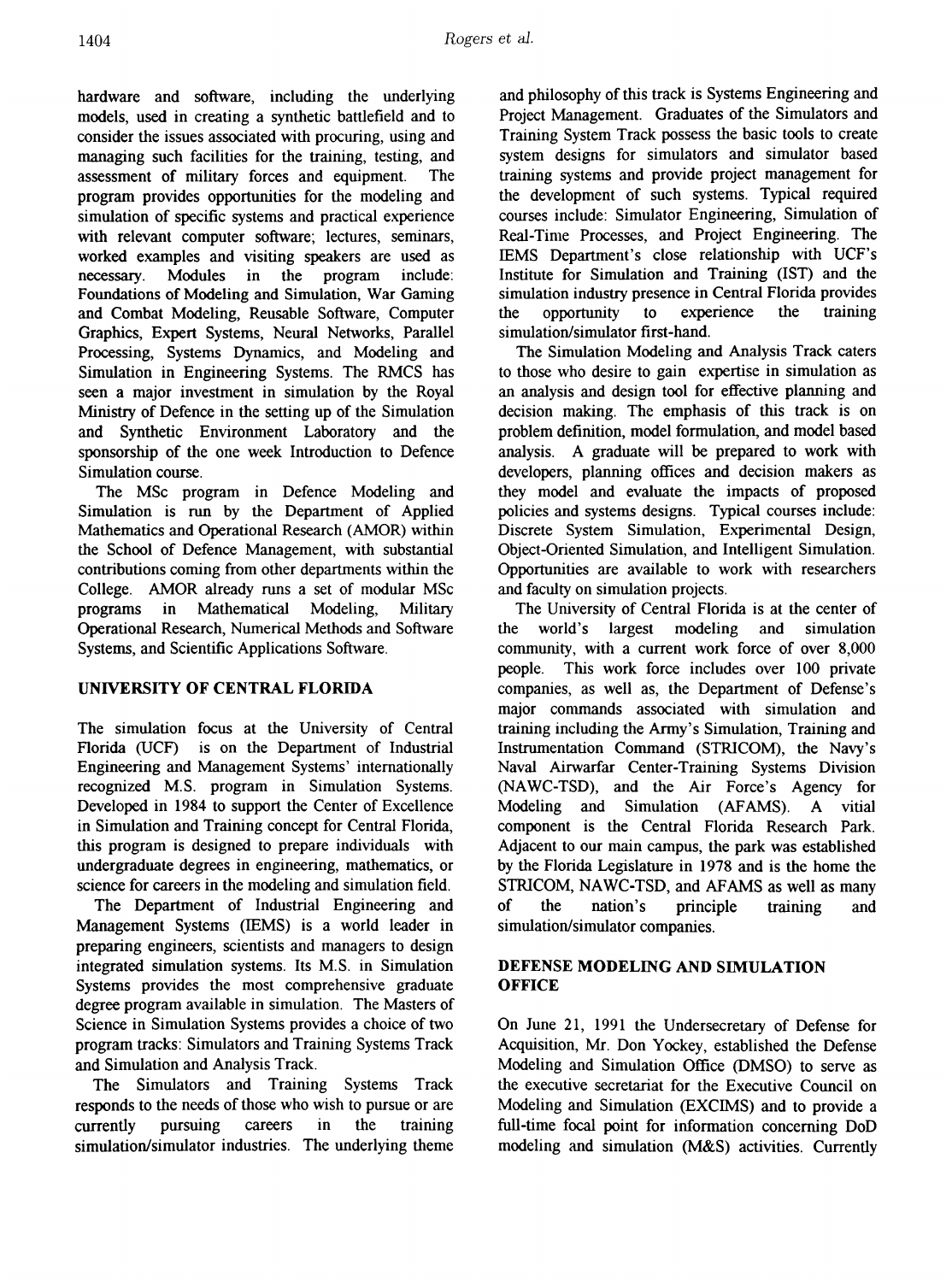the DMSO promulgates M&S policy, initiatives, and guidance to promote cooperation among DoD components to maximize efficiency and effectiveness. DMSO is a staff activity reporting to the Director, Defense Research and Engineering, office of the Undersecretary of Defense for Acquisition and Technology (USD $(A&T)$ ).

The DMSO's functions include, but are not limited to:

- Promulgating policies, at the direction of the USD(A&T), that facilitate the application of M&S among joint education and training, research and development, test and evaluation, and operations and cost analysis disciplines.
- Distributing USD(A&T) approved guidelines to assist in military Service Component development of consistent M&S plans in the areas of: configuration management, verification, validation, accreditation, and releasability.
- Developing USD(A&T) approved liaison processes to coordinate and assist in the development, acquisition, and sharing of M&S technology, standards, verification, validation, and accreditation processes among DoD Components and the Defense industry.
- Developing USD(A&T) approved mechanism to foster cooperation among DoD components to maximize M&S interoperability while eliminating redundant development of advanced M&S technologies.
- Advising USD(A&T) on matters relating to improving the use of models and simulations that support input to the Joint Requirements Oversight Council, Defense Planning and Resource Board, and the Defense Acquisition Board.
- Initiating and sustaining a research and development program aimed at improving M&S tools, data bases, associated network concepts, standards, interoperability, interfaces, and accreditation technologies that are applicable to the operations analysis, RDT&E, and training elements of Defense business.
- Documenting requirements for, and developing programs to establish, a clearinghouse network to facilitate M&S information exchange among appropriate users.
- Determining requirements, delineating procedures, and identifying research and development efforts to improve effectiveness and efficiency among existing systems and facilities where appropriate.
- Identifying high priority M&S technology objectives for future investment.
- Docwnenting resources required and available to execute candidate M&S improvement projects and providing the EXCIMS a basis to approve joint investment plans for M&S projects.

Conducting evaluations of funded M&S projects to verify progress and validate candidacy for continued resourcing or termination as appropriate.

#### AUTHOR BIOGRAPHIES

RALPH V. ROGERS is Program Coordinator for the Modeling and Simulation Academic Initiative at the University of Central Florida and is an Associate Professor in the Industrial Engineering and Management Systems Department. He is also a member of the Intelligent Simulation Training Systems Laboratory at Central Florida and has performed research for NASA and the FAA on modeling autonomous objects in air traffic control simulation. Prior to joining the faculty of Central Florida in 1986, Dr. Rogers was on faculty of the Industrial and Systems Engineering Department of Ohio University (1984- 1989). He has also worked as a senior project engineer for U. S. Navy's Naval Electronics Engineering Center and for Booze-Allen Applied Research in Bestheda, Maryland. Dr. Rogers received his B.S. degree in Electrical Engineering and his M.S. in Industrial and Systems Engineering from Ohio University, Athens, Ohio in 1971 and 1983, respectively, and received his Ph.D. in Systems Engineering from the University of Virginia, Charlottesville, Virginia in 1987.

MICHAEL ZYDA is a Professor in the Department of Computer Science at the Naval Postgraduate School, Monterey, California. Professor Zyda is also the Academic Associate and Associate Chair for Academic Affairs in that department. He has been at NPS since February of 1984. Professor Zyda's main focus in research is in the area of computer graphics, specifically the development of large-scale, networked 3D virtual environments and visual simulation systems. Professor Zyda is a member of the National Research Council's Committee on Virtual Reality Research and Development. Professor Zyda is also the Senior Editor for Virtual Environments for the MIT Press quarterly PRESENCE, the journal of teleoperation and virtual environments. For that journal, Professor Zyda has coedited special issues on "Pacific Rim Virtual Reality and Telepresence", on "The Application of Virtual Environments to Architecture, Building and Large Structure Design", and on "Networked Virtual Environments and Teleoperation". Professor Zyda has been active with the Symposium on Interactive 3D Graphics and was the chair of the 1990 conference, held at Snowbird, Utah and the chair of the 1995 Symposium, held in Monterey, California. Professor Zyda began his career in Computer Graphics in 1973 as